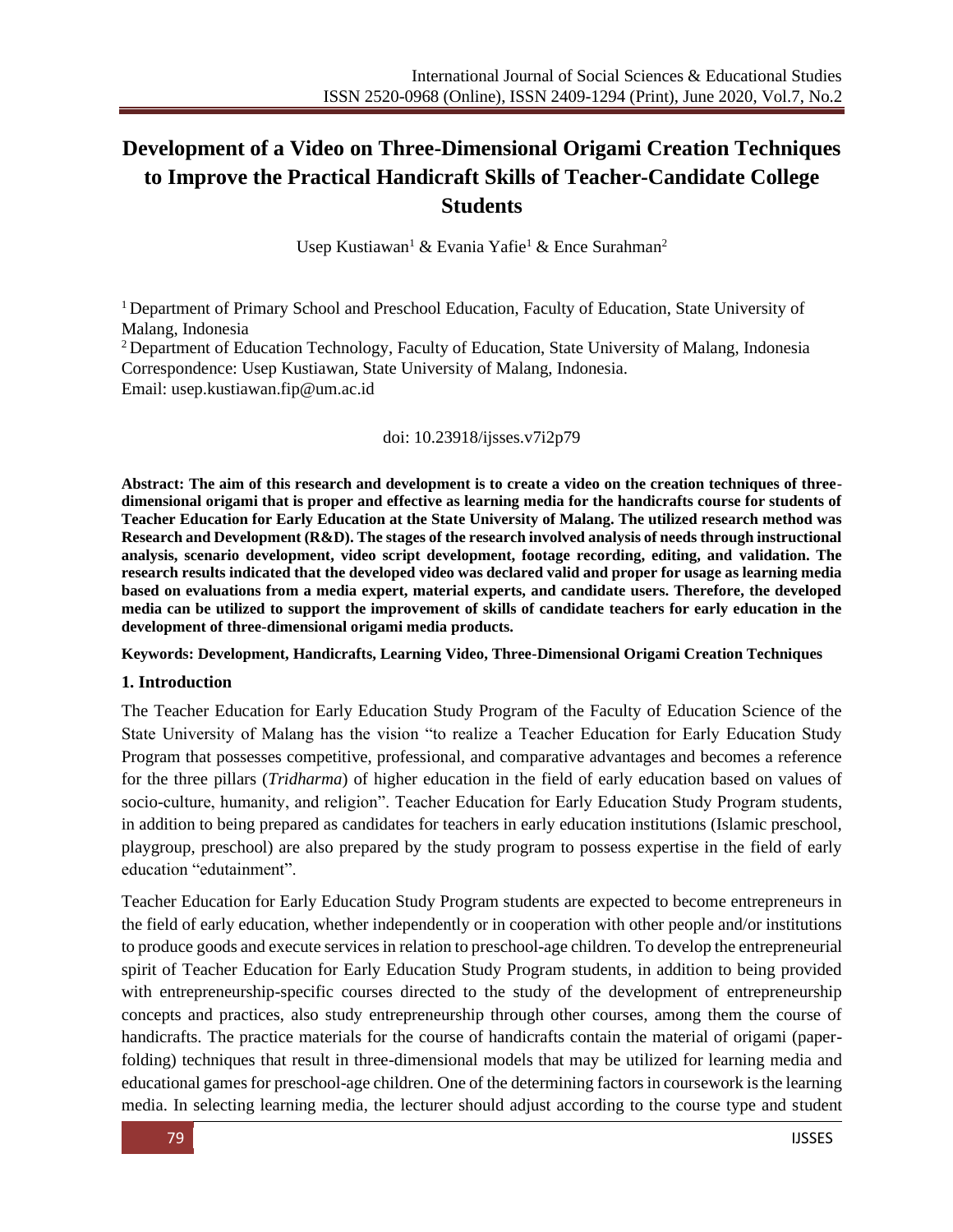characteristics. If in a class the majority of students have a visual learning style, the lecturer should opt for the usage of visual media. If most of the students have an auditory learning style, the lecturer should utilize auditory media. Thus, if the students have an audiovisual learning style, the lecturer also ought to utilize audiovisual media. Considering that the course of handicrafts contains more practice materials, and that the characteristics of Teacher Education for Early Education Study Program students are heterogeneous, for these concerns, the research involves development of video learning media on the creation techniques of three-dimensional origami.

The need for visual media that can aid students in studying techniques in the creation of three-dimensional origami becomes an important one. This is based on the consideration of the limited time for demonstrating the practices of three-dimensional origami creation directly in the classroom. In addition, the great number of students presents its own challenge for their support and advising. Video media is expected to be able to replace the role of the lecturer in the instruction for the creation of origami and can be replayed as needed when the students require explanations.

Video media, according to Arsyad (2002) is a kind of media that depicts an object accompanied by audio or sounds simultaneously and appropriately. Learning media is anything that is utilized by a teacher to deliver learning materials to students to attract their interest and attention as well as to stimulate their learning process in order to achieve the objectives of learning (Kustiawan, 2017; Ramadhani & Kustiawan, 2017). As well, Ibrahim (2006) has the view that video media is media that presents images and sounds (visuals and audio) in a simultaneous manner.

Video media is frequently utilized for learning needs at all levels of education. This is the case because the visualizations in video media possess an appeal for its users (Astuti, 2017). In addition, video media makes it easy for its users to comprehend the message being delivered (Fakhriyah, Ardianti, Savitri Wanabuliandari, & Erlianti, 2018; Pramana & Suarjana, 2019). Therefore, many researchers, teachers, and practitioners of education utilize video media as an alternative learning media.

Learning videos are a kind of media that is classified as digital visual media because they are developed with media creation applications. To develop good video media, developers must understand the standards of the development process of videos for learning needs (Riyana, 2007). Some of the components that must be included in the content of learning videos are the targeted material objectives, the materials, and follow-up in the form of assigned tasks that can be performed by users of the media after having viewed the materials presented in the video (Tarisci, 2017).

In this research, the developed video is for a creation tutorial of three-dimensional origami for the course of handicrafts. The objective of developing the video is to make it easier for the students to create forms of origami in three dimensions. The word "origami" comes from Japanese, a combination of the words ori meaning "to fold" and kami meaning "paper"; the combining of the two words results in a slight change of the form of the word kami into gami but does not change its meaning (Munqidzah & Ustianingsih, 2018; Wardhani, Irawan, & Sa'dijah, 2016; Yang, Yin, & Chen, 2014). The resulting form is not "orikami" but "origami", meaning "to fold paper". The word "origami" has become recognized and used around the world to refer to the art of folding paper, and as such the art of folding paper certainly requires the material of paper. There are standard paper characteristics for easy and convenient folding, for example strong but thin paper (Ismayanti, 2005).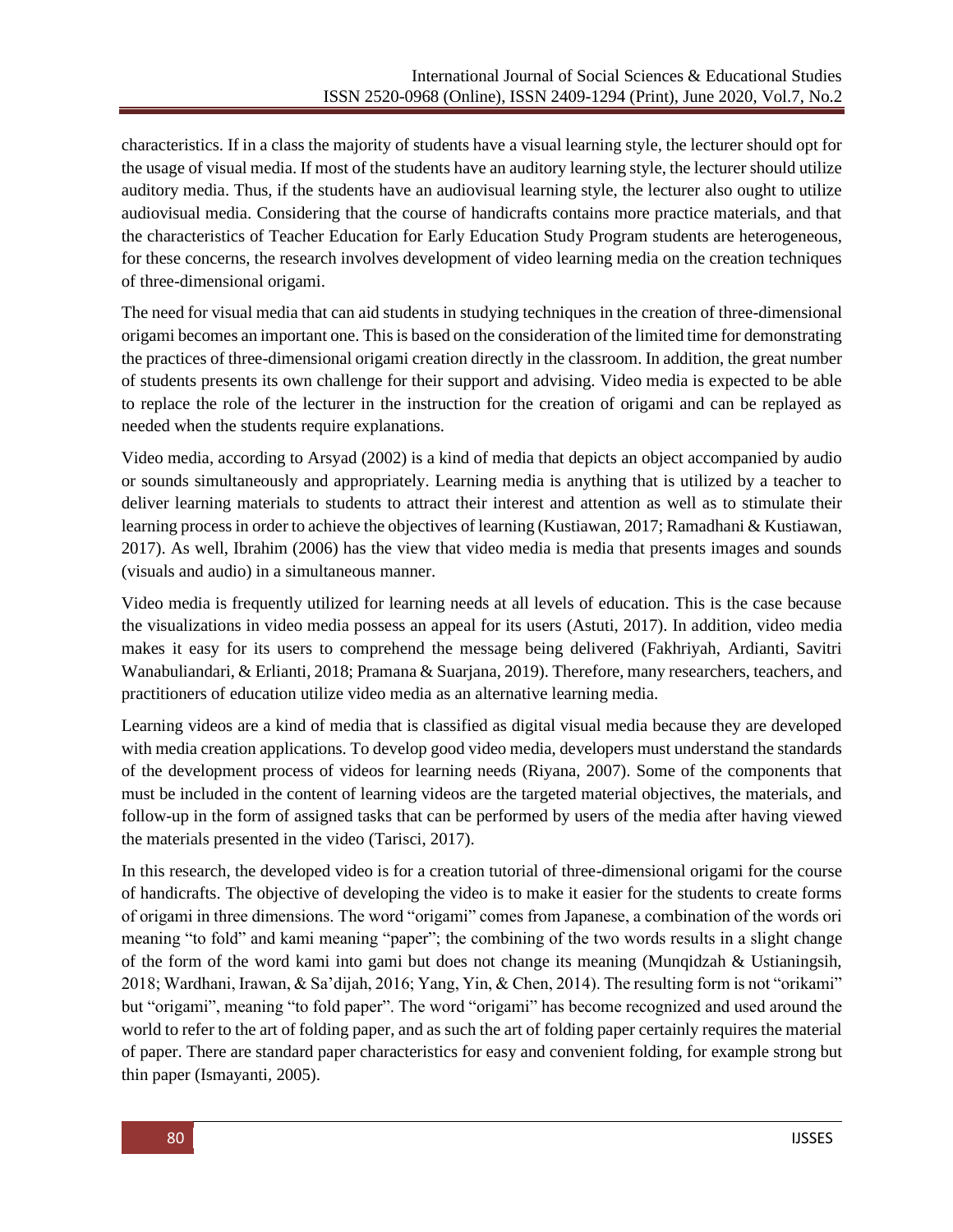## **2. Research Methods**

The utilized method for this research is Research & Development (R&D). The procedure for the research and development of a learning video utilized the research and development procedure of Borg & Gall (Gall, Borg, and Gall, 2003). Overall, the research and development covers the initial research, instructional design, product composition and development, and product validation. The Borg & Gall method was selected because the method can be adjusted to the conditions of subjects and the field.

For this research, the stages of the Borg and Gall model was modified into seven stages: 1) research and collection of information, 2) planning, 3) product development, 4) validation and initial product testing, 5) product revision, 6) field testing, and 7) final product revision (Gall et al., 2003). Each stage was performed one by one in order to ensure that the research process occurred according to the plan.

The data collection technique in this research involved the usage of a few kinds of measurement instruments, as questionnaires for media validation and video material validation as well as a test of user competence before and after viewing the video. The objective is to measure the change in understanding before and after viewing the materials in the video. The aspects measured in the validation questionnaire by material and media experts are ease of operation, attractiveness of appearance, clarity of presented information, message completeness, and ease of understanding the presented message sequence (Hanum, Huda, & Kurniawan, 2018; Riyana, 2007; Shuldman & Tajik, 2010).

The utilized data analysis technique in this research was qualitative analysis and quantitative analysis based on percentages. Qualitative analysis was performed to analyze qualitative data collected from the experts. Quantitative analysis using percentages was performed to quantify the resulting data collected from the experts and the pre-test and post-test results of students in the practice of three-dimensional origami creation. The results of the data analysis were utilized to measure the validity and feasibility of the video media as well as the improvement in understanding of users toward the materials presented in the video.

# **3. Result**

The resulting product from this research is a developed video media in the form of a single video that is packaged into a DVD (Digital Video Disc); the material presented in the video is creation techniques for three-dimensional origami, covering the understanding of origami, tools and items for creating threedimensional origami, steps to create eight kinds of three-dimensional origami, and examples of finished works of three-dimensional origami**.** 

The usage of this product is considered easy because its usage only requires the disc to be played on a computer or laptop that is projected to a screen with an LCD projector, or in a DVD player that is connected to a large monitor or television. For its usage, this product is accompanied by a supplementary book of materials on the theories of three-dimensional origami to help students further understand the materials that are presented in the video.

Results of validation from the media expert led to a score of 92.25% for the video media of creation techniques for three-dimensional origami, and thus the developed video media of creation techniques for three-dimensional origami is judged to be quite fitting and appropriate for usage. The media expert commented that the media is very good and suggested that the cover of the video and book of supplementary materials, which initially only contained the title, names of developers, and identity of the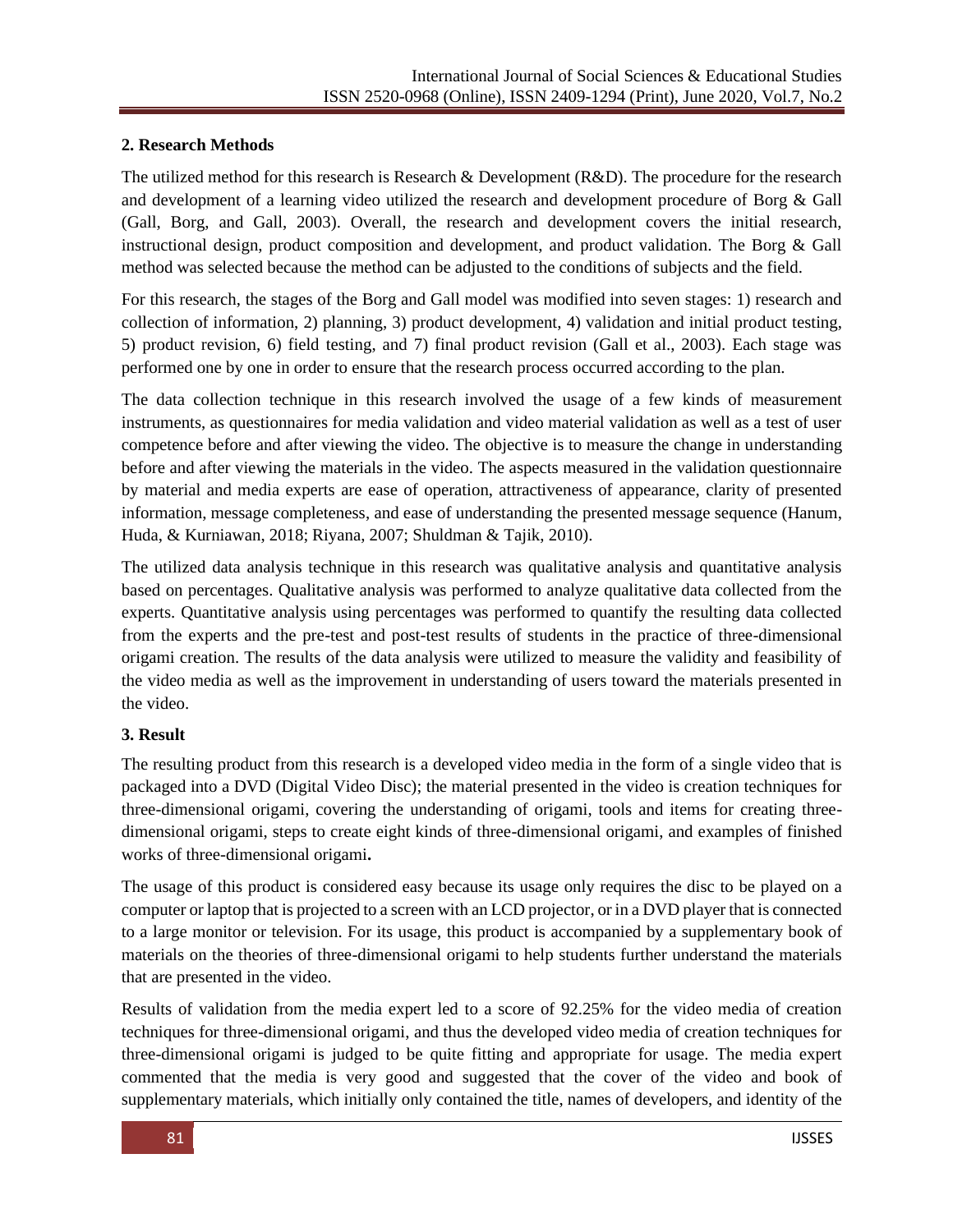institution that created the video media, be revised to include illustrations of finished works of threedimensional origami in order to attract interest.



Table 1: Product Revision Based on Suggestions from the Media Expert

#### **Before Revision After Revision**



The video cover only contained the title, names of developers, and identity of the institution that created the video media of "Creation of Three-Dimensional Origami".



Results of validation from material expert 1 led to a score of 88.75% for the video media of creation techniques for three-dimensional origami, and thus the developed video media of creation techniques for three-dimensional origami is judged to be quite fitting and appropriate for usage. Material expert 1 commented that the media is very good, easy, and appropriate for Teacher Education for Early Education Study Program students. Results of validation from material expert 2 led to a score of 85% for the video media of creation techniques for three-dimensional origami, and thus the developed video media of creation techniques for three-dimensional origami is judged to be quite fitting and appropriate for usage. However, material expert 2 commented that although the video media is appropriate for Teacher Education for Early Education Study Program, it was still suggested that at the end of the video, assigned tasks should be added to motivate students to create forms of three-dimensional origami.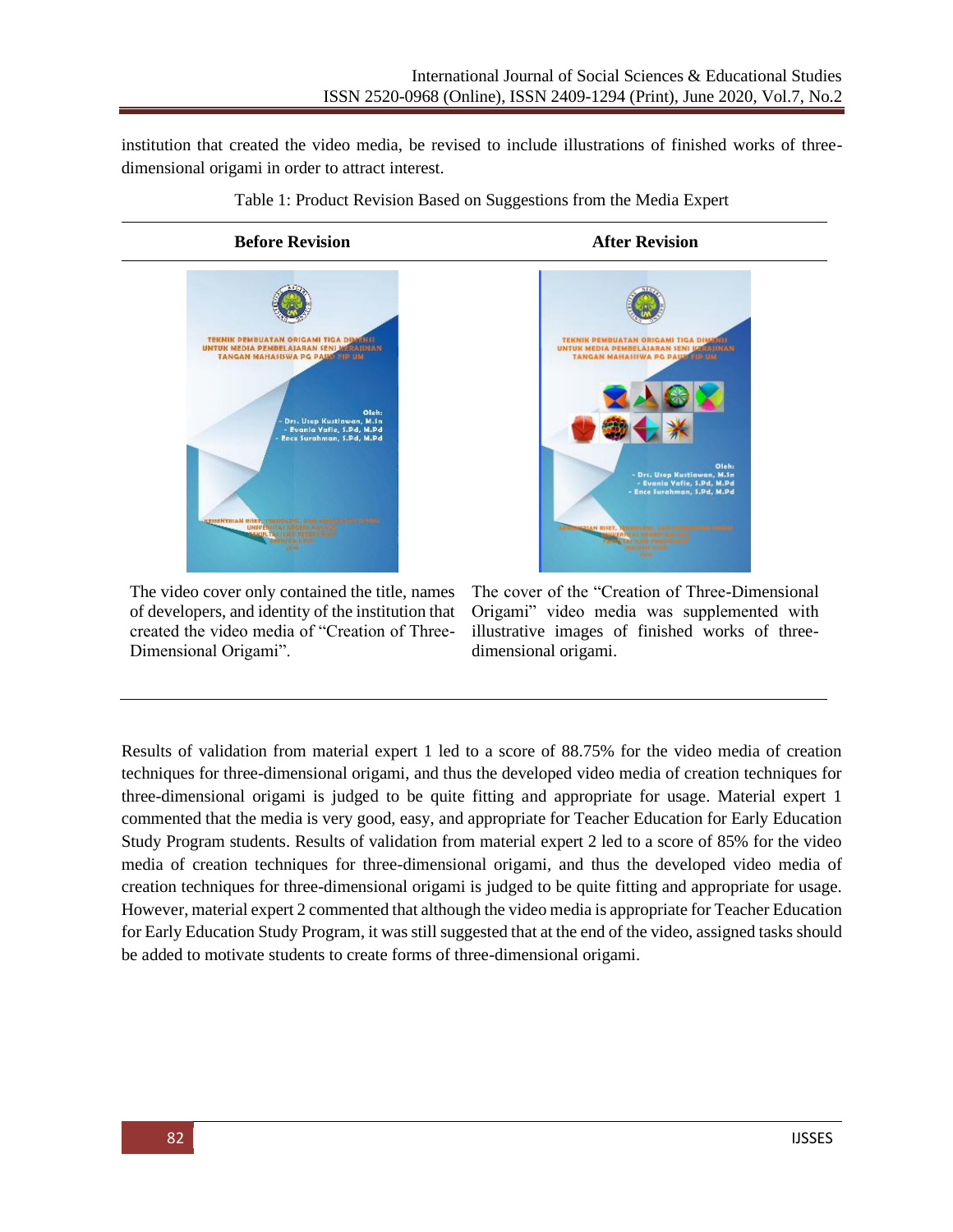**Before Revision After Revision** Setelah Melihat Video ini **TERIMA KAS** Silahkan Mencoba Satu-persatu **Membuat Bentuk Benada dengan** M. Eko Budi P., S.Pd **Teknik Origami Tiga Dimensi** Sebagai Sutradara dan Editor Seuai dengan Langkah-langkah M. Abdul Ghofur, S.Pd Sebagai Kameramaen Seperti yang Sudah Dijelaskan Yang Telah Membantu Pembuatan **Melalui Video ini** Video Origami Tiga Dimenzi ini Selamat Mencoba

Table 2: Product Revision Based on Suggestions from Material Expert 2

At the end of the video, only the rolling caption of gratitude to parties who assisted the making of the "Creation of Three-Dimensional Origami" video media is displayed.

At the end of the video, assigned tasks were added to motivate students to create forms of three-dimensional origami, prior to displaying the rolling caption of gratitude to parties who assisted the making of the "Creation of Three-Dimensional Origami" video media.

| No.     | <b>Name</b> | <b>Achieved Score</b> | <b>Maximum Score</b> | <b>Constant</b> | <b>Total Score</b> |
|---------|-------------|-----------------------|----------------------|-----------------|--------------------|
| 1.      | AR          | 8                     | 16                   | 100             | 50                 |
| 2.      | <b>BR</b>   | 10                    | 16                   | 100             | 62.5               |
| 3.      | IZ          | 9                     | 16                   | 100             | 56.25              |
| 4.      | LC          | 11                    | 16                   | 100             | 68.75              |
| 5.      | <b>SK</b>   | 10                    | 16                   | 100             | 62.5               |
| 6.      | <b>SM</b>   | 9                     | 16                   | 100             | 56.25              |
|         |             | 356.25                |                      |                 |                    |
| Average |             |                       |                      |                 | 59.375             |

Table 3: Pre-Test Scores of Three-Dimensional Origami Creation

Table 4: Post-Test Scores of Three-Dimensional Origami Creation

| No. | <b>Name</b> | <b>Achieved Score</b> | <b>Maximum Score</b> | <b>Constant</b> | <b>Total Score</b> |
|-----|-------------|-----------------------|----------------------|-----------------|--------------------|
| 1.  | AR.         | 11                    | 16                   | 100             | 68.75              |
| 2.  | <b>BR</b>   | 14                    | 16                   | 100             | 87.5               |
| 3.  | IZ          | 13                    | 16                   | 100             | 81.25              |
| 4.  | LC          | 15                    | 16                   | 100             | 93.75              |
| 5.  | <b>SK</b>   | 14                    | 16                   | 100             | 87.5               |
| 6.  | <b>SM</b>   | 13                    | 16                   | 100             | 81.25              |
|     |             | 500                   |                      |                 |                    |
|     |             | 83.33                 |                      |                 |                    |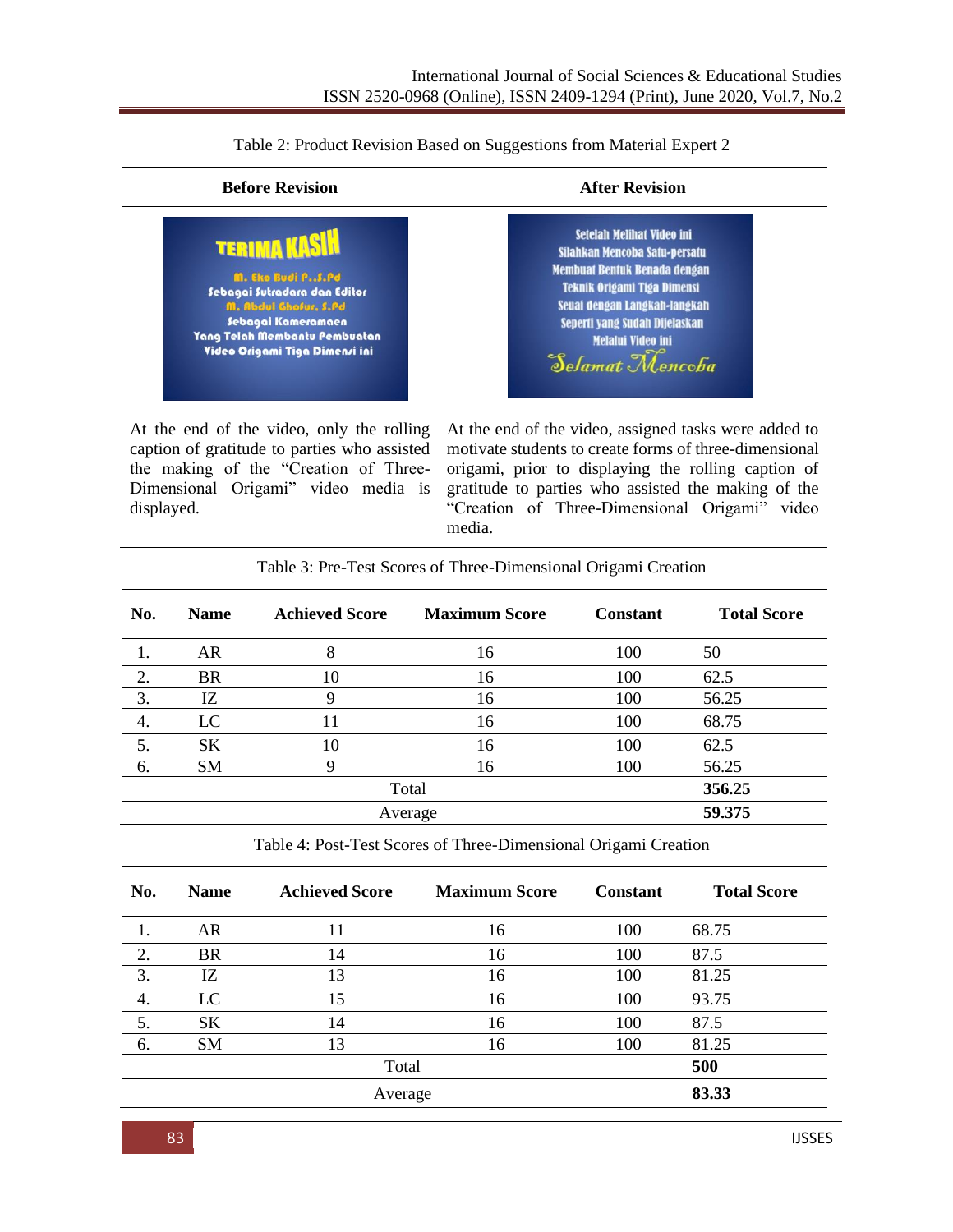For the results of student practice in creating three-dimensional origami, it was found that the scores of all students who had taken the pre-test improved. On the post-test, subject 1 had a score of 68.75, subject 2 had a score of 87.5, subject 3 had a score of 81.25, subject 4 had a score of 93.75, subject 5 had a score of 87.5, and subject 6 had a score of 81.25. Therefore, it can be concluded that the scores of subjects 1 to 6 who completed the field test improved. Based on these results, it can be interpreted that the video media for creation techniques of three-dimensional origami was judged to be fitting and appropriate for usage. The average of obtained scores for the post-test based on the effectiveness criteria for utilization of learning media is within the score range of 81.00-100.00, meaning that it is quite valid and can be utilized without further revisions.

# **4. Discussion**

A good quality learning process at the university level requires support from appropriate learning resources. Learning resources constitute anything that can become materials and tools to support learners in gaining learning experience in order to achieve the objectives of learning (Koper, 2003). One of the sources for learning that may be utilized is learning media. Learning media is a facility to deliver messages of learning from a source of learning to learners (Sihkabuden, 2005). There are several forms of learning media that are utilized in learning at the university level. One of these kinds of media is video media. Video media is media that displays visuals (moving images) and audio (sound) simultaneously, and therefore students in grasping the materials will utilize their senses of vision and hearing at the same time (Potdevin et al., 2018; Woottipong, 2014).

A learning media can be said to be effective and appropriate for usage if it is able to provide stimulus to students, thereby improving the results of learning by the students. As with the results of the research that has been performed, the developed video media was able to stimulate learners. This is because the presenter explained the materials for three-dimensional origami creation techniques using a variety of communication methods, as through simultaneous spoken language and gestures as well as text on screen, which aids the students in understanding the material content in the video as measured among the users of the media.

The video media for three-dimensional origami creation techniques possesses many benefits for both educators and learners, one of them being to motivate student interest; this is apparent in the direct practice of the creation of different kinds of three-dimensional origami by the presenter that make students interested to follow along, the short length of the video that does not cause disinterest, and the accompaniment of illustrations of finished works of the different kinds of three-dimensional origami. This is in line with the results of a study (Ehrenstein, 2019) that showed that video media is able to improve motivation and concentration in paying attention to the learning materials.

Another advantage of video media based on the results of this research is the capability of presenting information about the techniques of three-dimensional origami; this video explains the understanding of origami, two-dimensional origami, and three-dimensional origami as well as the tools and items to create three-dimensional origami, the steps to create eight kinds of three-dimensional origami, and examples of finished works of eight kinds of three-dimensional origami. This is in line with the results of the research conducted by Abe & Nosu (2017) who found that video media is able to present information clearly and can be repeated many times over. Another advantage of video media is the variation in communication;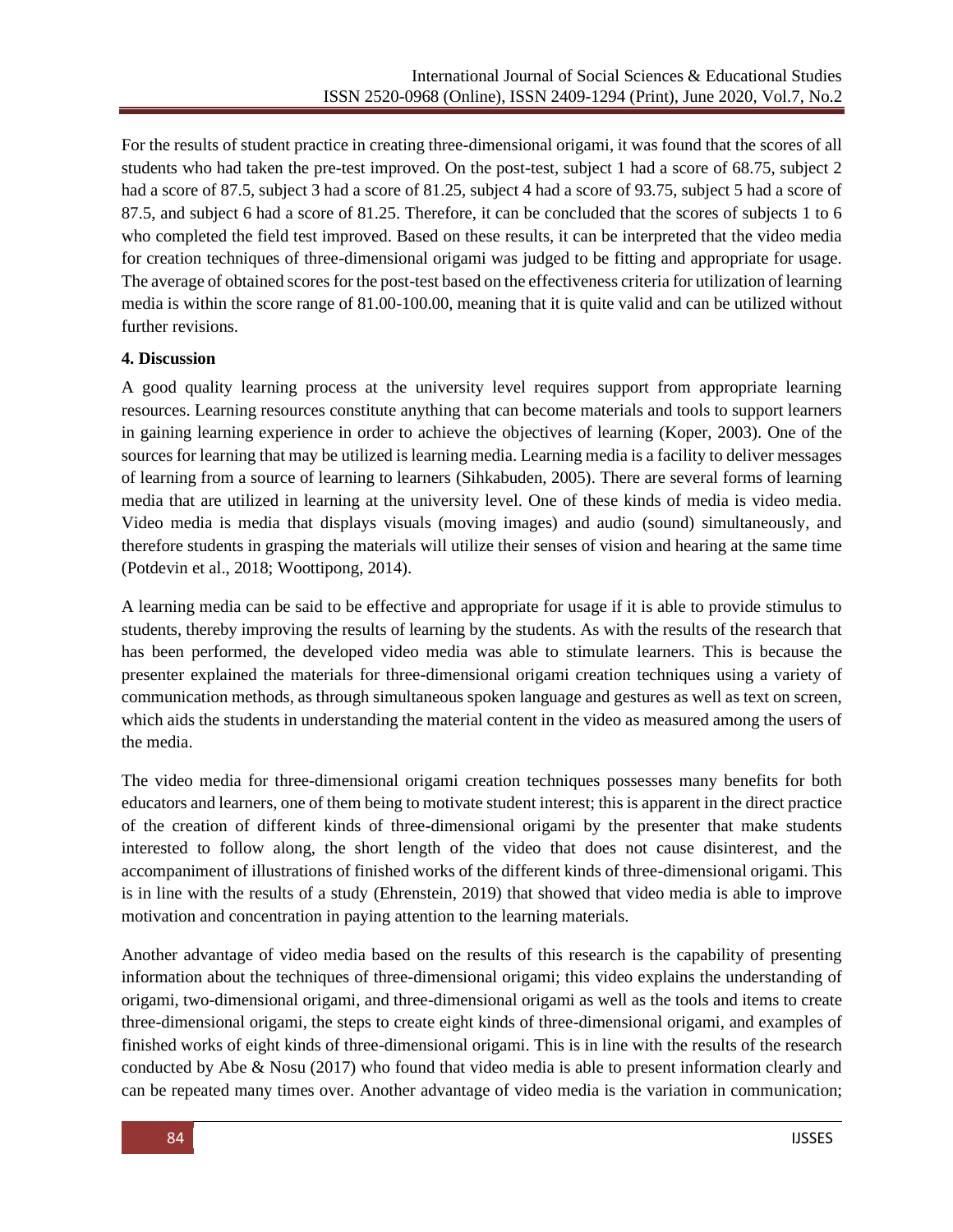technically, the presenter utilized total communication with the usage of spoken language, gestures, and supplementary narration. This is in line with the research results from a number of researchers (Mulyono, Abidin, & Husna, 2019; Saprudin, Haerullah, Abdullah, Saraha, & Hamid, 2018)

In general, the developed product of video media on three-dimensional origami techniques possesses these advantages: (1) it is easy to use; (2) its usage only requires a short time to explain the practice of techniques to create eight kinds of three-dimensional origami (approximately 40 minutes) for which the actual practice requires spending two to three hours; (3) it is accompanied by a supplementary book of materials, which makes it easier for students in their usage; and  $(4)$  its appearance is appropriate to the needs and conditions of usage by students in campus and outside of campus. This is in line with the results of prior research as conducted by a few researchers (Hanum et al., 2018; Nawawi, Degeng, & Cholid, 2019; Rozie, 2014) who concluded that video media is suitable to be developed to assist in delivery of procedural materials. In this way, learners can understand effectively and efficiently.

In broader practice, video media is developed to ease the delivery of materials that demand learners to practice actions that are demonstrated in the video. One example is a research (Anam, Sugiarto, & Wahyudi, 2017) that involved the development of a video for the needs of technical materials on basic swimming. The results showed that the developed media positively contributed to the learners. Another example of usage is for the needs of materials on dance moves as conducted by several researchers (Ida Ayu, Ni Luh, & Ni Wayan, 2018; Kompyang Gede, Ni Luh, & I Ketut, 2018; Ni Kadek, I Gede, & Ni Luh, 2018; Putu, Pradana, Ni Luh, & Rinto, 2018; Sonalitha, Yuniarti, Prihatiningsih, & Prasetya, 2017) who concluded that the dancing skills of students may be improved through presentation of example dance movements in video media.

The latest developments of video media for learning involve the creation of mobile learning applications, such as that which was performed in some studies (Iqbal, 2019; Listiyanti, Syahbana, & Henim, 2016), which resulted in findings about the effectiveness of learning results with the use of video media in an Android application. At this time, there is much development of media using Android to support learning, and this is due to the efficiency of the resulting application (Surahman & Alfindasari, 2017; Surahman & Surjono, 2017). This cannot be removed from improvement of human resources in the effort to integrate technology in order to improve the quality of learning (Alfindasari & Surahman, 2014; Praherdhiono et al., 2019).

The most recent developments of video media for learning are implemented in the form of augmented reality such as that which was conducted by several groups of researchers (Guenter & Gal, 2019; Wang, Suenaga, Yang, Kobayashi, & Sakuma, 2017; Yip, Wong, Yick, Chan, & Wong, 2019), and this has an advantage in terms of interesting media presentation and flexibility in usage. The results of media development can be used not only for classical face-to-face learning but also quite possibly in the context of online learning (Ayers *et al*., 2018). The results of findings as explained previously can become alternatives in the development of video media for learning at present and in the future.

# **5. Conclusion**

The final results of this product development are the validation results from the media expert, material expert 1, and material expert 2, as well as the test results. The "Creation Techniques of Three-Dimensional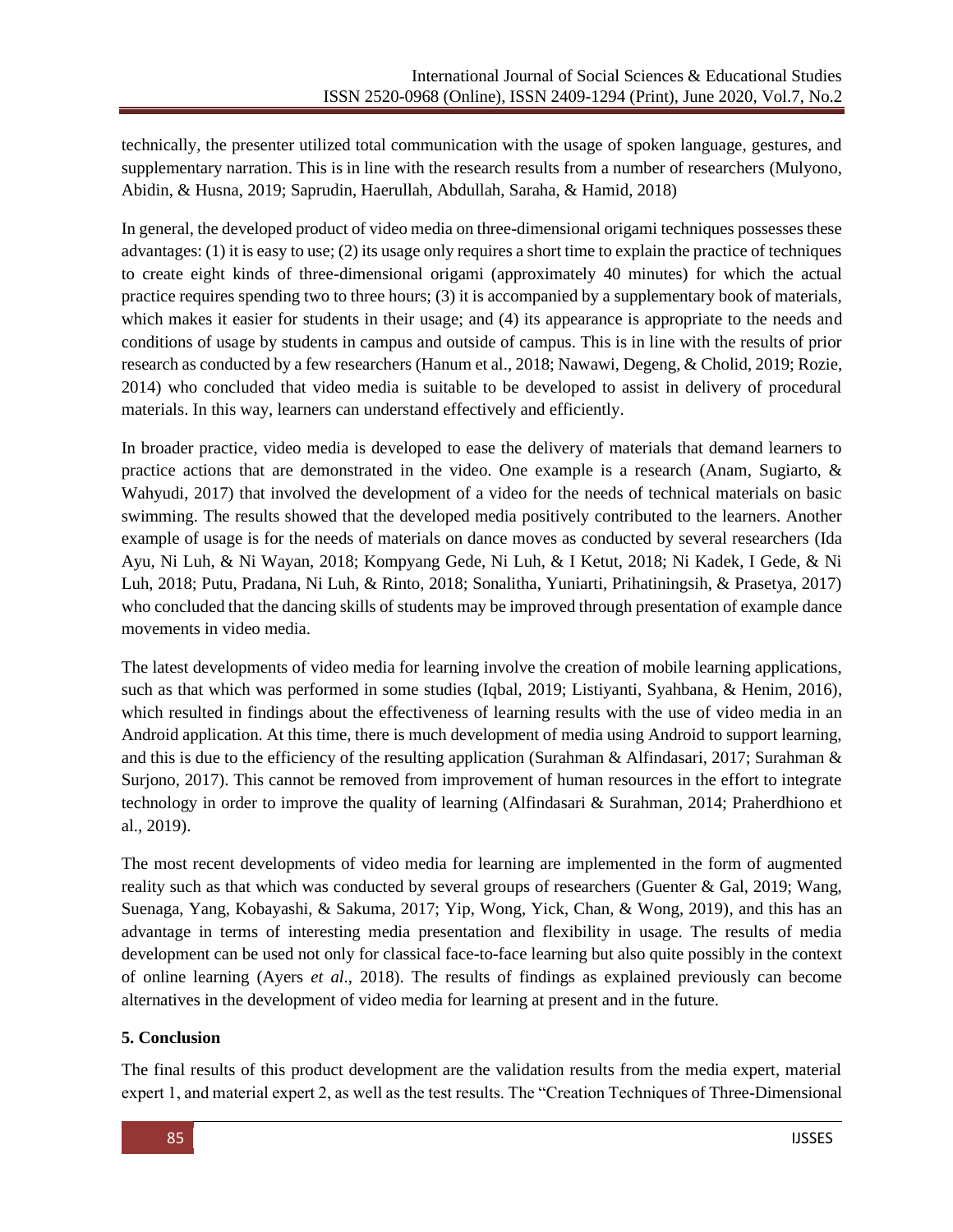Origami" video media is considered appropriate and effective to be used in courses. This is based on the results of validation evaluation: the media expert gave a score of 92.25% (quite appropriate), material expert 1 gave a score of 88.75% (quite appropriate), material expert 2 gave a score of 85% (quite appropriate), and the average pre-test score of students (59.375) improved after the post-test to an average student score of 83.33. From the overall results of development, it can be concluded that the "Creation Techniques of Three-Dimensional Origami" video media is quite appropriate to be used in courses to assist lecturers in explaining the material of techniques of creating different kinds of three-dimensional origami for the handicrafts course of the Teacher Education for Early Education Study Program of the Faculty of Education Science of the State University of Malang.

## **6. Suggestions**

Based on the results of the conducted development, it is recommended that the video on three-dimensional origami creation techniques be distributed to and utilized by college students as well as school teachers. The follow-up to the results of this research may be in the form of conducting activities to serve teachers in the effort to improve skills of creating three-dimensional origami.

## **7. Acknowledgements**

We are grateful to the participants of this study, and the journal editors and reviewers for their insightful comments on earlier versions of this manuscript.

## **8. References**

- Abe, M., & Nosu, K. (2017). Video and Utterance Analysis of Male University Students Making Origami. *Proceedings of the International Conference on Advances in Image Processing*, 165– 168.
- Alfindasari, D., & Surahman, E. (2014). Sumber Daya Manusia dan Pendidikan di Era Global: Sebuah Tinjauan Terhadap Penelitian Teknologi Pendidikan di LPTK. *Proceeding Seminar Nasional Teknologi Pembelajaran. Yogyakarta: UNY*.
- Anam, M. S., Sugiarto, T., & Wahyudi, U. (2017). Pengembangan Variasi Latihan Teknik Dasar Renang Gaya Bebas Dan Gaya Dada Melalui Video Compact Disk Pada Kegiatan Ekstrakurikuler Renang Di SMP Negeri 8 Malang. *Gelanggang Pendidikan Jasmani Indonesia*, *1*(1), 74–86.
- Arsyad, A. (2002). Media pembelajaran, edisi 1. *Jakarta: PT. Raja Grafindo Persada*, *36*.
- Astuti, D. B. (2017). *Pengaruh Daya Tarik Iklan Quipper Video Terhadap Motivasi Belajar (Survei Pengikut Fanspage Facebook Quipper Video)*. Universitas Pembangunan Nasional Veteran Jakarta.
- Ayers, R. K., Bean, C., Brown, K. C., Chiarella, G. G., Wishart, A. E., & Wood, J. J. (2018, September 11). *Synchronizing an augmented reality video stream with a displayed video stream*. Google Patents.

Ehrenstein, D. (2019). Focus: Video—Tunable Origami. *Physics*, *12*, 44.

- Fakhriyah, F., Ardianti, S. D., Savitri Wanabuliandari, L., & Erlianti, S. (2018). Analisis Penguasaan Konsep Pembelajaran Sistem Reproduksi dengan Video Contextual Teaching and Learning di SMA. *SEMNAS BIO VI*, 21.
- Gall, M. D., Borg, W. R., & Gall, J. P. (2003). *Educational research: An introduction*. Longman Publishing.
- Guenter, B. K., & Gal, R. (2019, September 19). *Video noise reduction for video augmented reality system*. Google Patents.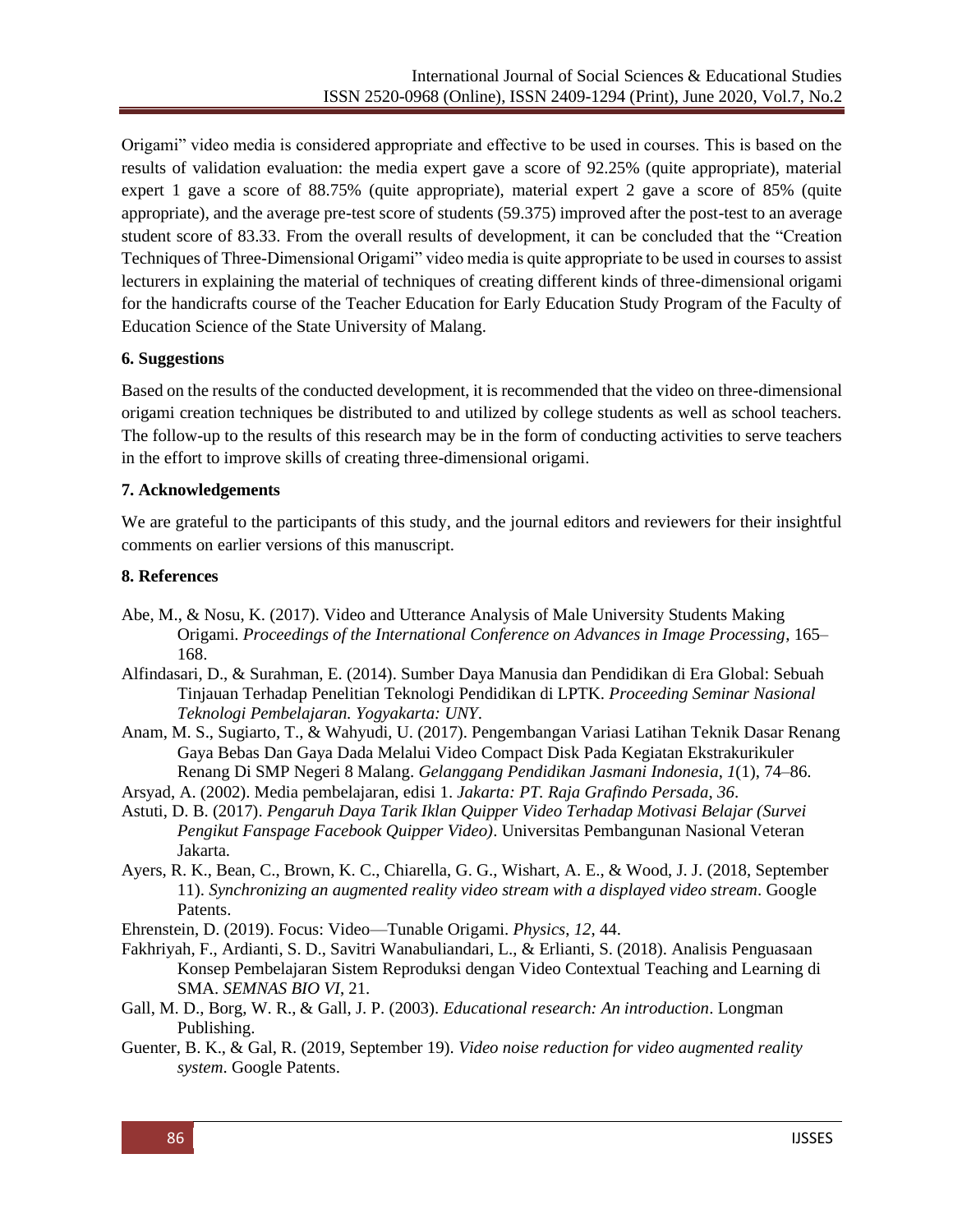- Hanum, N. L., Huda, A., & Kurniawan, A. (2018). Development of instructional video media in increasing sex education knowledge for students with hearing impairment. *Jurnal Penelitian Dan Pengembangan Pendidikan Luar Biasa*, *5*(1), 62–66.
- Ibrahim. (2006). *Media Pembelajaran*. Malang: Universitas Negeri Malang.
- Ida Ayu, S. W., Ni Luh, S., & Ni Wayan, I. (2018). *Pengembangan Video Pembelajaran Tari Cempaka Putih Pada Ekstrakurikuler Di SMA Negeri 2 Mendoyo Kabupaten Jembrana*.
- Iqbal, D. (2019). Implementasi Algoritma Levenstein Untuk Kompresi File Video Pada Aplikasi Chatting Berbasis Android. *KOMIK (Konferensi Nasional Teknologi Informasi Dan Komputer)*, *3*(1).
- Ismayanti, F. (2005). Origami dan Anak.
- Kompyang Gede, A. D. P., Ni Luh, S., & I Ketut, K. (2018). *Pengembangan Video Pembelajaran Teknik Gerak Dasar Tari Bali Putra Di SMA Negeri 6 Denpasar*.
- Koper, R. (2003). Combining reusable learning resources and services with pedagogical purposeful units of learning. In *Reusing online resources* (pp. 64–77). Routledge.
- Kustiawan, U. (2017). The Development of Diorama Learning Media Transportation Themes to Develop Language Skill Children's Group B. *Research on Education and Media*, *9*(2), 26–31.
- Listiyanti, D., Syahbana, Y. A., & Henim, S. R. (2016). Perancangan dan Implementasi Aplikasi Android Penentu Salient Area pada Video dengan Algoritma K-Medoids. *ANNUAL RESEARCH SEMINAR*, *2016*.
- Mulyono, A. B., Abidin, Z., & Husna, A. (2019). Pengembangan Media Video Pengoperasian Kamera DSLR Sebagai Suplemen Mata Pelajaran Di Jurusan Multimedia. *Jurnal Kajian Teknologi …*. Retrieved from http://journal2.um.ac.id/index.php/jktp/article/view/290
- Munqidzah, Z., & Ustianingsih, L. (2018). Pelatihan Origami Bagi Guru-Guru PAUD Untuk Meningkatkan Profesionalisme Guru. *JPM (Jurnal Pemberdayaan Masyarakat)*, *3*(1), 246–251.
- Nawawi, N., Degeng, N., & Cholid, A. (2019). Development of Video Media to Increase Dribbling Learning Result in A Sport Games. *Edcomtech Jurnal Kajian Teknologi Pendidikan*, Vol. 4, pp. 83–88. https://doi.org/10.17977/um039v4i22019p083
- Ni Kadek, M. P., I Gede, M., & Ni Luh, S. (2018). *Pengembangan Video Pembelajaran Tari Cendrawasih di SMA Negeri 6 Denpasar*.
- Potdevin, F., Vors, O., Huchez, A., Lamour, M., Davids, K., & Schnitzler, C. (2018). How can video feedback be used in physical education to support novice learning in gymnastics? Effects on motor learning, self-assessment and motivation. *Physical Education and Sport Pedagogy*, *23*(6), 559–574.
- Praherdhiono, H., Setyosari, P., Degeng, I. N. S., Slamet, T. I., Surahman, E., Adi, E. P., … Abidin, Z. (2019). *Teori dan Implementasi Teknologi Pendidikan: Era Belajar Abad 21 dan Revolusi Industri 4.0*. Seribu Bintang.
- Pramana, I. P. Y., & Suarjana, I. M. (2019). Pengaruh Model Pembelajaran Time Token Berbantuan Media Video Terhadap Hasil Belajar IPA Kelas V SD. *Journal of Education Technology*, *2*(4), 137–144.
- Putu, I., Pradana, E. V., Ni Luh, S., & Rinto, W. (2018). *Pengembangan Video Pembelajaran Tari Wirayuda Di Sekolah Dasar Negeri 3 Ubud, Gianyar*.
- Ramadhani, P. K., & Kustiawan, U. (2017). The Effect of the Big Book Media Usage to Simple Sentences' Reading Ability for Third Grader with Intellectual Disability on Elementary School for Special Needs. *Journal of ICSAR*, *1*(1), 42–45.
- Riyana, C. (2007). Pedoman pengembangan media video. *Jakarta: P3ai Upi*.
- Rozie, F. (2014). Development of Recycling Water Media Video Learning to Improve Processes and Learning Outcomes IPA Elementary Students. *Jurnal Pendidikan Sains*, *1*(4), 413–424.
- Saprudin, S., Haerullah, A. H., Abdullah, I. H., Saraha, A. R., & Hamid, F. (2018). *Pengembangan Media Video Tutorial Model Discovery Learning Materi Tekanan Hidrostatis. In Prosiding Seminar Kontribusi Fisika 2017, Pp. 300-304*.